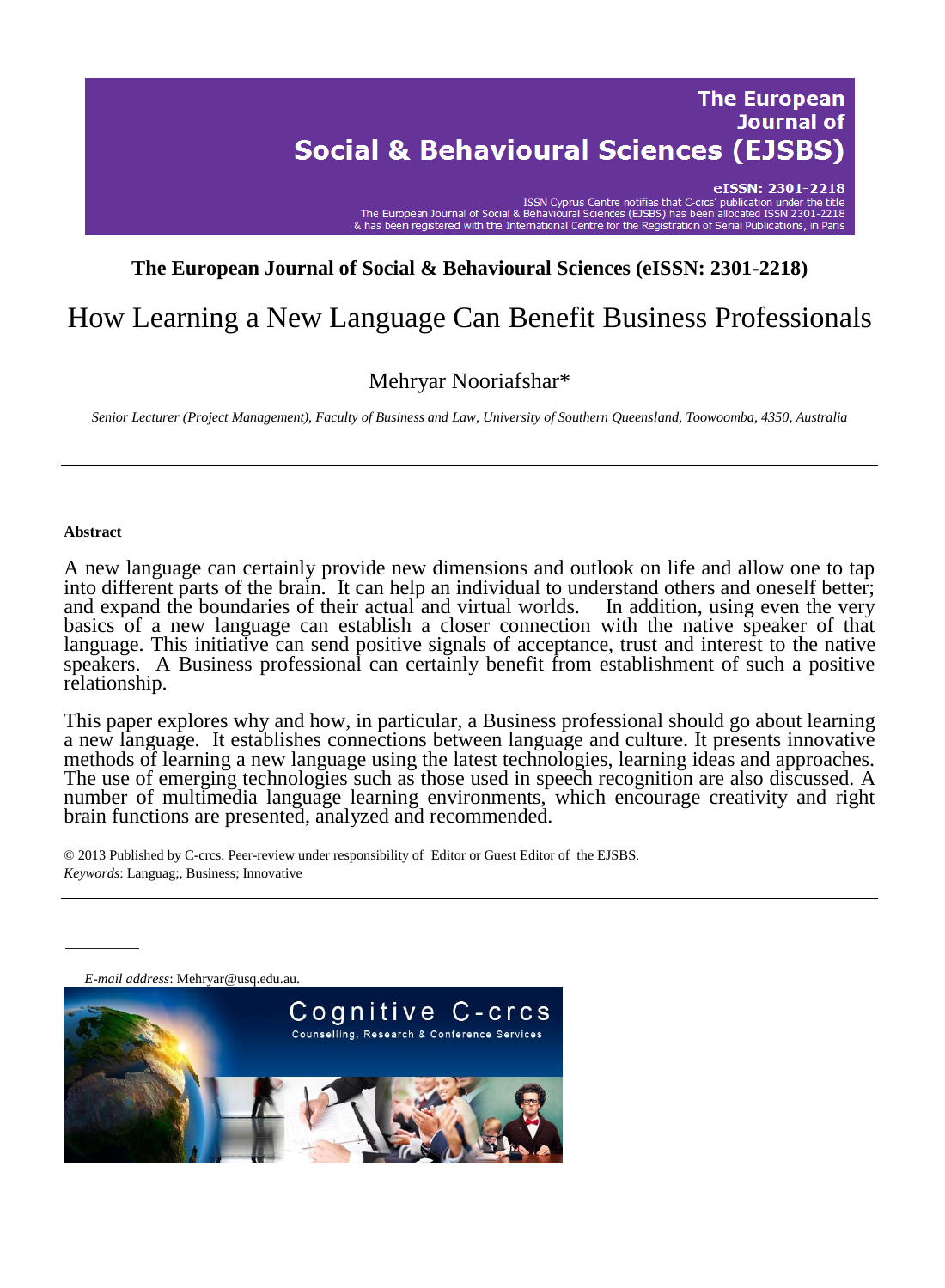#### **1. Introduction**

The word language can be traced back to its Latin origin *lingua*, which means tongue. Hence, quite appropriately, it is often referred to as a *tongue*. The ability to communicate in the *mother tongue* can be easily taken for granted until one is in a situation to choose or have to use another language.

All languages stem from the same origin – that is the human thought. With the eye and ear of our mind we see images and hear sounds of actions and events. We can, without any conscious effort, store these thought-based clips for future reference or turn into actions. If we wish to share our thought-based information with others then we will have to carry out some form of conversion process. Unfortunately, we have not achieved that level of sophistication to convey our thoughts directly to another human being. Although symbolic representation is still a very effective way, language-based communication is perhaps the most commonly used method. For example, this paper is relying on the use of a language to share the author's ideas with others.

## **2. Problem Statement and the Research Question**

The majority of people are blessed with at least one default language and we learn this language *(mother tongue)* almost automatically. So, a great deal of effort would not be usually required in acquiring the necessary skills to communicate with each other and meet our standard day-to-day needs. However, we will certainly face a different challenge when it comes to learning another language.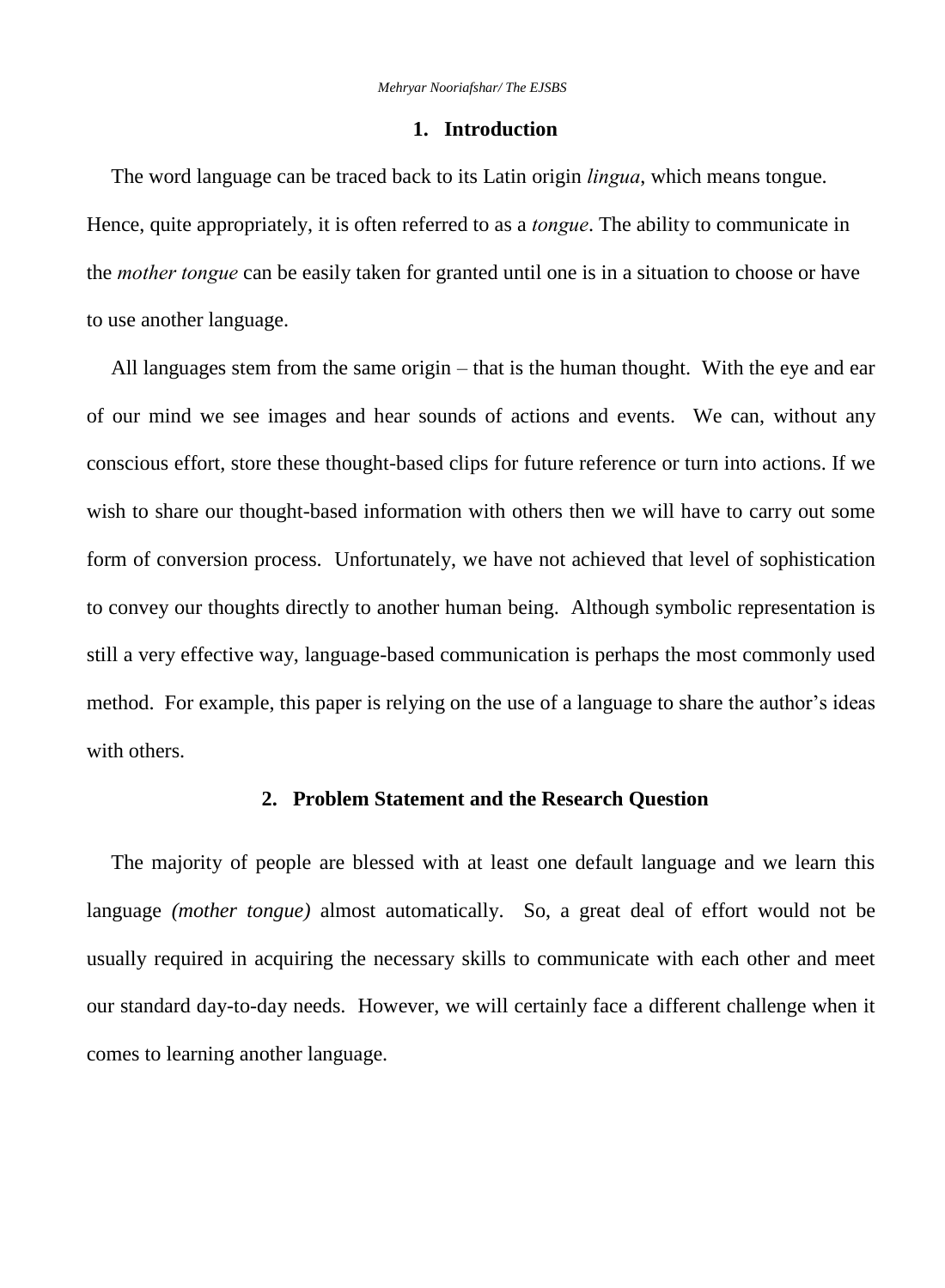This paper aims to explore the benefits of having some knowledge of a different language when a Business person visits another country. The abilities can be even limited and very basic conversational skills. Can these skills help the Business professionals to feel welcomed and be accepted more quickly by their hosts in social and professional situations?

### **3. Approach to the Investigation – Language and Culture**

In any given culture, the roots are deeply established in the years of tradition and history. Hence, it would reasonable to assume that often language and culture are interrelated as one influences the other.

The development of languages and their evolution has been very much influenced by the culture, customs and the geographical location of their people. Hence, different languages have different ways of pronouncing and producing sounds. For instance the position of the tongue and the shape of the lips contribute to the basic sounds produced. In a language, we use these basic sound units (phonemes) to build words and put these words together according to some rules specific to that language to make phrases. So, both sounding out the words and sequencing them cause the variations in different languages. As a result of these differences, we have ended up with different ways of expressing and conveying the same thought, which is, probably created and processed in the same or very similar manner.

Fuller (1987) suggests that learning a different language enables us to operate in a world much bigger than the one provided by our mother tongue. This is a valid point as a new language allows us to assume or at least imitate a different personality than the one we are accustomed to in our mother tongue. For example, the sense of humour, the manner of requesting (direct/indirect), the form of verbal protest, showing courtesy, voice-volume and intonation used are some of the examples. Take English and German, which are both sub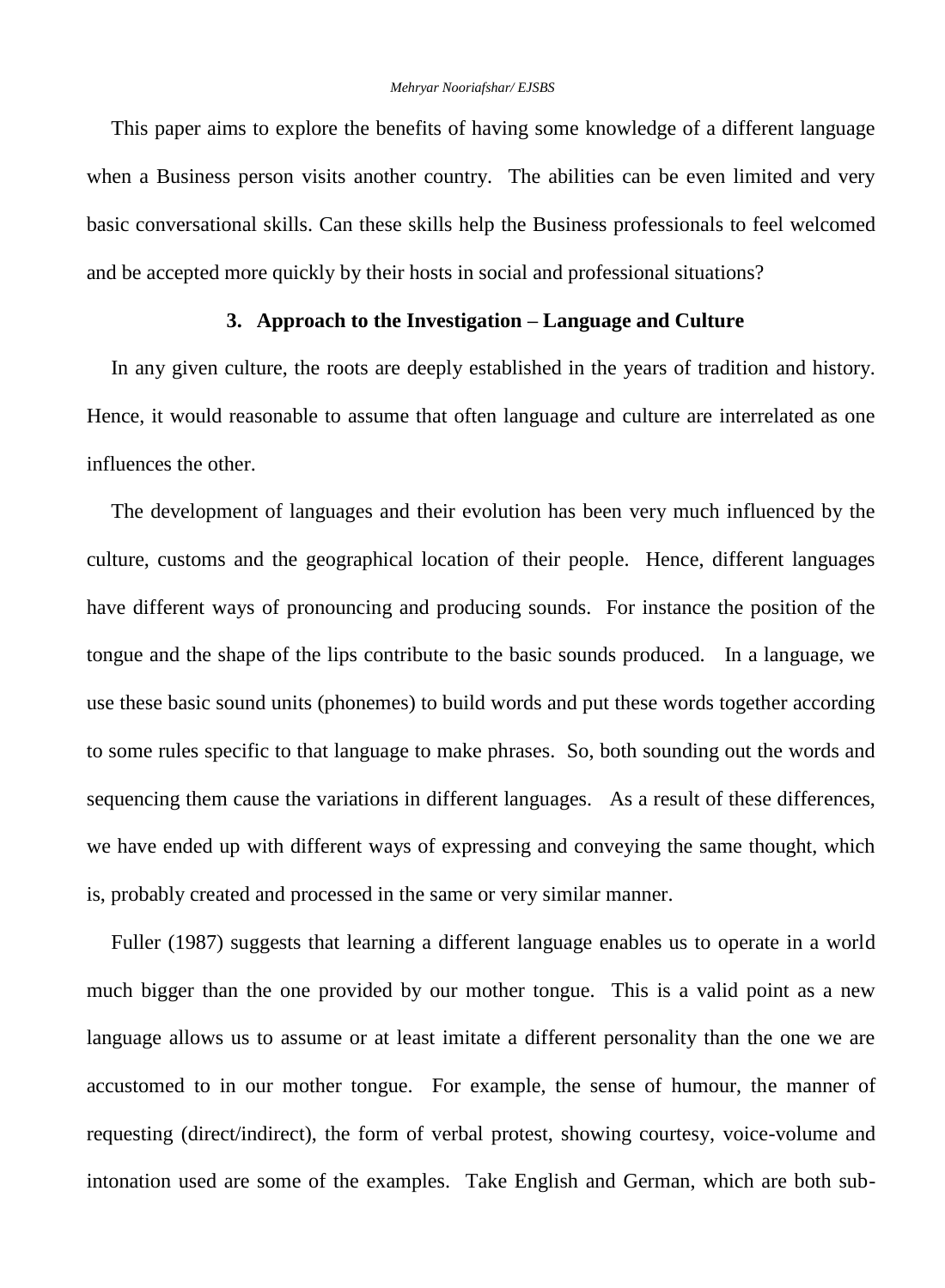branches of the Indo-European languages group. Despite the similarities between English and German (as opposed to a Romance language such as Portuguese), one needs to adjust his/her personality according to the language (English/German) spoken. Some of the cleverly chosen ambiguous and double-meaning dialogue used in English (similar to those heard in the classic British comedies) may not sound funny at all in German even if they are translated well. Cursing a friend to show sincerity in one language may be interpreted as an insult in another. To sound polite when asking a favour in a language such as Farsi relies on the intonation of our voice and it makes the use of politeness indicators such as please and thank you redundant. If the intonation is not used correctly, it can become offensive. Speaking loudly is quite acceptable in one language but it can sound aggressive in another. So, we embark on a journey and cross many different boundaries when we choose a different language. This experience can make us appreciate and understand our mother tongue in a different way.

In order to establish the benefits of learning another language, the relationship between language and culture should be investigated. As an example, an investigation by Nooriafshar and Vibert (2012) has utilised the data collected from eleven different case studies based on Japan. Each case study deals with issues and challenges facing the western expatriates residing in Japan for the purposes of business or education. The case studies were analysed separately and then the commonalities in issues were identified.

Although Japan is regarded as one of the main democracies of the world, one must remember that it is a society in which people are ranked according to their social status or position at work. Hence, a totally different kind of relationships between people should be expected. As pointed out by Hofsted (1980), the fact that not all individuals in societies are equal expresses the attitude of the culture towards these inequalities amongst us. Hofsted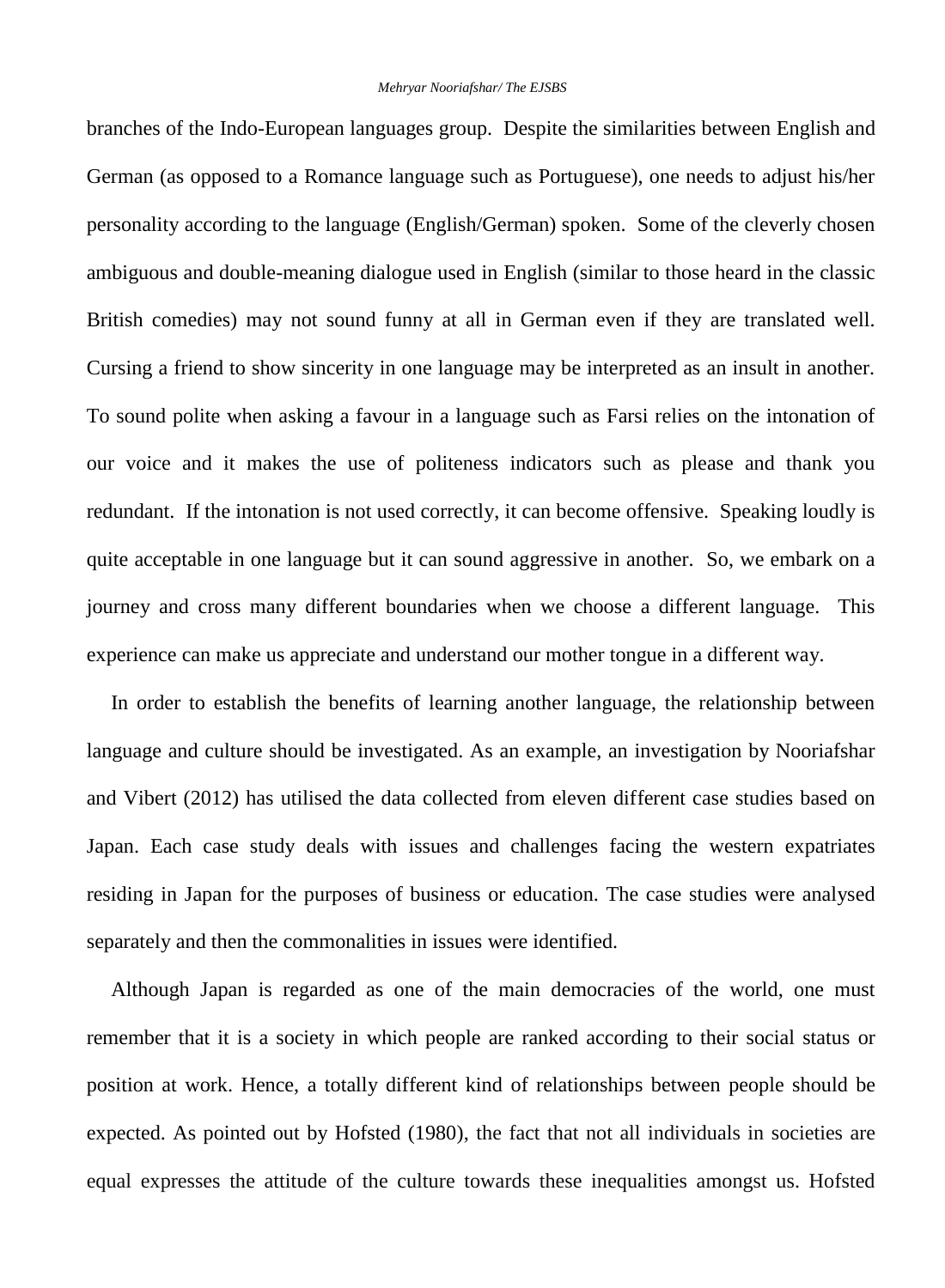(1993) also suggests that Japan is a hierarchical society. The hierarchical feature of the Japanese society does not imply inequity. Japan is a free country with its strong beliefs in their traditions and religions of mainly Buddhism and Shintoism. With regard to their traditional beliefs, one may refer to the Bushido concept which contains egalitarian principles that have allowed wealth to trickle down to the vast majority in Japanese society (Fujimura, 2011). The traditional religions have also had similar effects on the Japanese attitude in terms of equity and equality of human beings in their society. According to Taka et al (1994), "In the case of Buddhism, every living creature is said to have an equal Buddha- hood, a Buddhahood which is very similar with the idea of numen and micro- cosm."

Respect for others, in particular, people who are older or have a higher status in the society or the organisation is definitely observed in Japan. Respecting the superiors is extremely important. For instance, the person in charge in Japan would practically decide how the subordinates should behave or even appear in their presence. Unlike the western societies, the superior can even charge the subordinates with various tasks outside the written duties of the position. One must remember that this kind of general attitude should not be perceived in a negative manner as it certainly functions well and effectively for Japan. Perhaps, some of the other societies may start learning how to re-introduce this important attitude which is unfortunately being gradually phased out. One must accept the fact that unlike Australia and Canada, Japan is not regarded as a universalist, rule based society but it is classed as a particularist society. For further reading refer to Trompenaars (1994).

Many of these cultural attitudes have influenced the Japanese language. So, the true adoption of these cultural ways requires some knowledge of the Japanese language. The insight from the interviews validated the advantages of knowing the language. It was found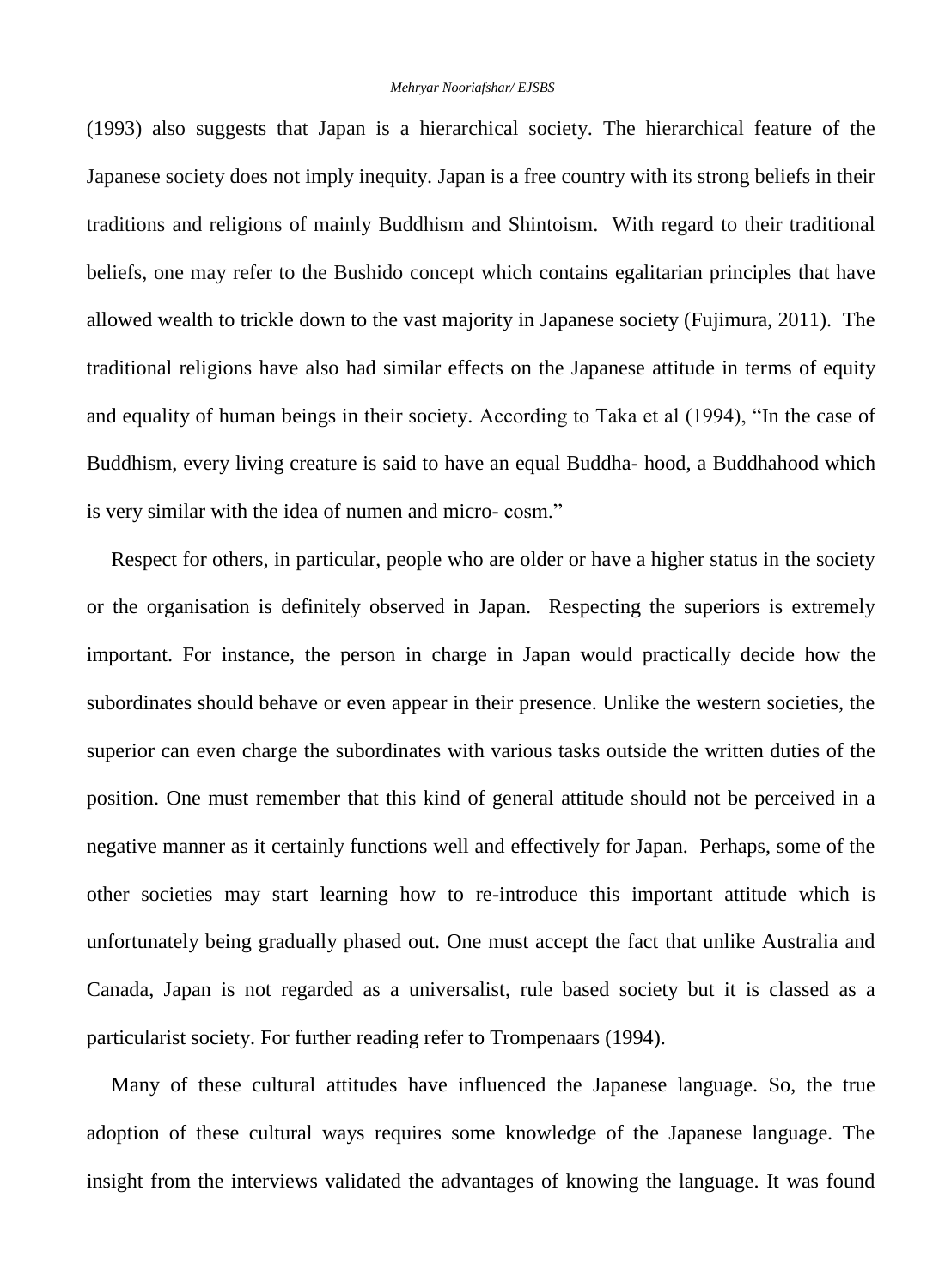that a lack of knowledge of the Japanese language can create a solitary situation for the Westerner who is trying to become part of the society. It would be reasonable to hypothesize that these findings can, to a certain extent, be valid in the case of other cultures and languages too. The next section provides a background on language learning.

### **4. Methods of Learning a Language**

Some people learn a new language more easily and quickly than others. These people are said to have a special talent for learning languages. Unfortunately, the exact nature of the conditions and factors that contribute to these so-called talents has not been known. It has been said that people with a musical ear and ability to play musical instruments are good at learning languages. Although there is no scientific proof, the reasoning could be due to very similar abilities. They can remember and imitate sounds to produce tunes or words. It is interesting to note that there are other similar situations where one form of skill helps another one. For example, poets can be good painters too. Again we can reason by considering the visual abilities of a painter. In other words, what a poet does with words is very similar to what a painter does with shapes and colours on canvas or paper. In both cases the eye of the mind sees images and then they are expressed and described using different interfaces.

Although a basic knowledge of grammar is helpful in understanding and using any language more effectively, it is not essential in learning it. As a child, we learn our mother tongue mainly by association. In other words, we associate words and phrases with situations, sounds and visions. For instance, take the example of a child attempting to touch a hot surface and hearing a word(s) in a special tone from his/her mother. This child will always associate avoiding excessive heat or danger with the words heard. If we analyse this basic but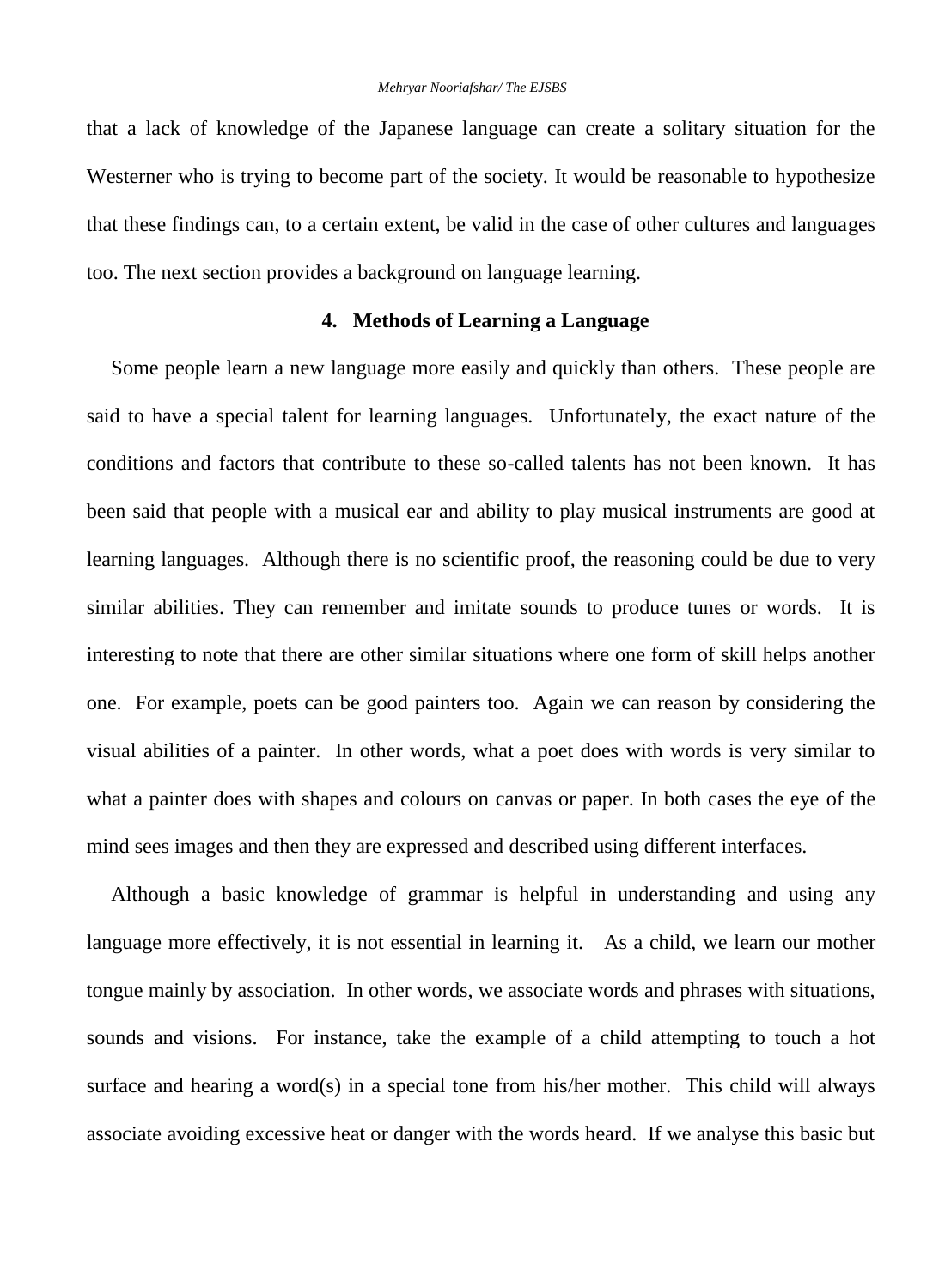#### *Mehryar Nooriafshar/ EJSBS*

practical example, we would realize that a language learning process is being taken place in a natural manner. Incidentally, domestic animals also learn in a similar fashion.

A practical tip in learning a language is to try and imitate the words like the natives pronounce. Many Indo-European languages share similar words, which are pronounced in different ways. Usually, these differences are minor with only a change of position for the accent. This is quite apparent when we listen to people with different mother tongues pronouncing words in our language. For non-academic learning purposes, we do not have to be 100% accurate in using the "the" equivalent. Instead, an effort to imitate the sounds as the locals do would be more useful. For instance, if we say *shaavesh* to a hotel receptionist in Portugal, he/she will know that we are asking for our keys (in Portuguese: *chaves*). If we pronounce the word as *chaves* (*ch* as in change) even in a complete sentence, they will not understand what we are trying to say.

A fascinating method of learning languages has been provided by the well-known language teacher Michel Thomas. He adopts a less formal but very effective approach, which places an emphasis on understanding rather than memorizing. With this method, the learners do not need to take any notes, read from a book or even do any homework. Michel Thomas encourages the learners to construct their own learning material based on what they already know. For instance, he teaches Spanish (Thomas, 2000) to complete beginners, who speak English, by informing them about the common routes of the words found in English and Spanish. He explains that these words are spelled almost in the same way (*possible* or *aceptable*) but pronounced differently. Guidance on pronunciation is provided so that the learners can apply a general rule to similar situations. Hence, the learners start constructing sentences by receiving guidance instead of trying to memorize words and phrases. According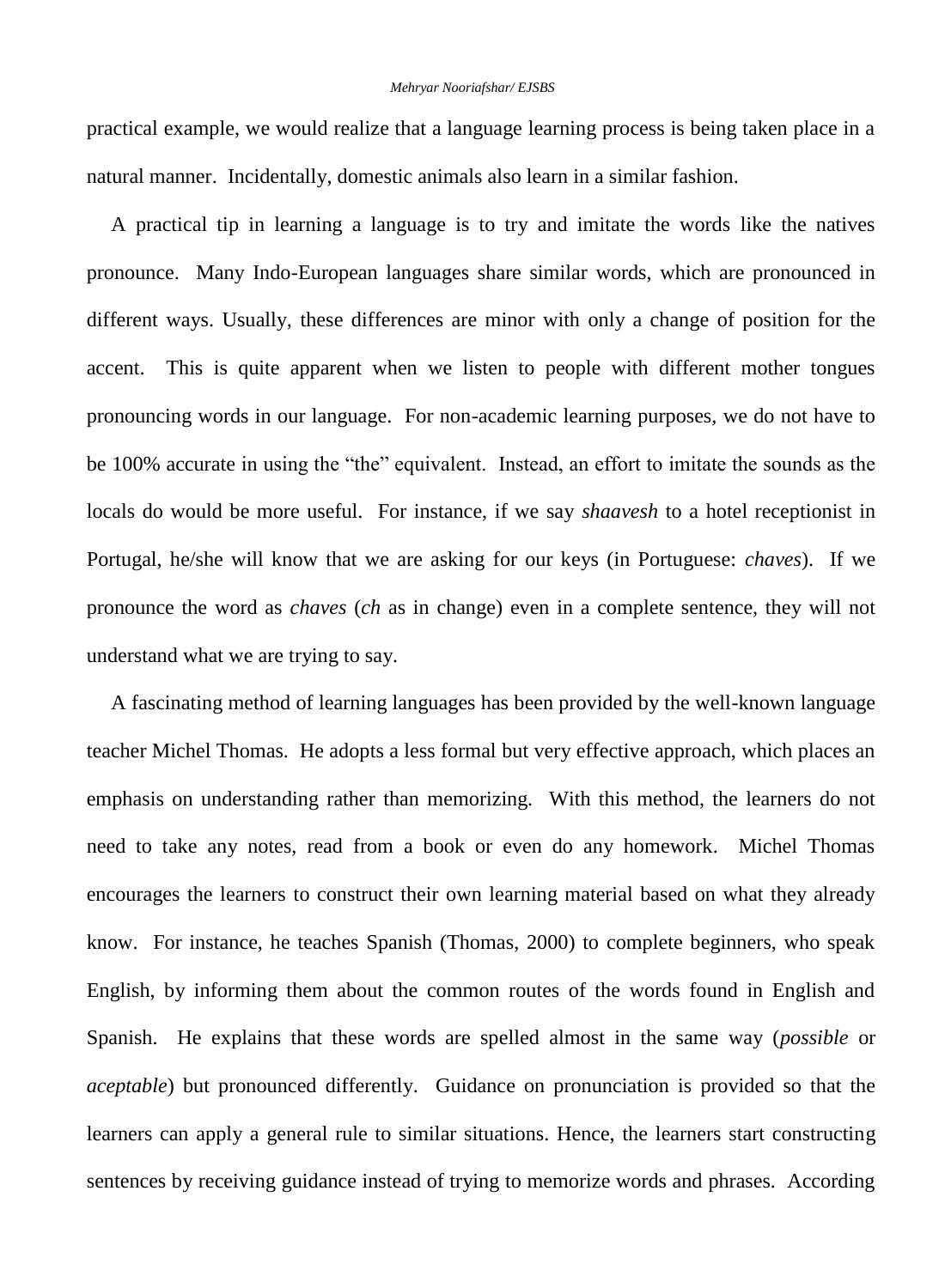to Thomas (2000), close to 1200 words in English end with *tion* (pronounced *shen*). These words are the same in Spanish except they are spelled with *cion* and pronounced as *sion*.

Hence, the message that we already have a knowledge base for the new language (Spanish or even French) is certainly encouraging. In particular, speaking English well or as a native tongue puts us in an advantageous position for learning several Latin-based languages. The commonalities in sounds for many words (such as milk and the German *milch*) are also a very good start for learning Germanic languages.

The author has had the opportunity of evaluating and testing the Teach Yourself *one-day series* (French, Spanish and Italian) by smith (2004). The material is presented mainly in the medium of audio (CD). The approach is extremely effective as the new learner is not overwhelmed by excessive amounts of vocabulary and grammatical rules. The words provided are just enough to have a basic conversation when necessary. Encouraging the learners to use body language is also very practical and useful. For instance, doing an impression of doors opening and closing with hands after *a quelle heure, a que hora* or *a che ora* is a good example of encouraging learners to be creative and innovative. This way of creativity can of course be extended to various other situations and it will encourage the learner to communicate in a new language.

The materials in One-Day series contain many features of effective and innovative teaching. Learning by association is encouraged by linking words with words, images or sounds that one can easily remember. For instance, thinking of the principal coming down the main road would be a good example of learning *la rue principale*. The learner is also guided to build new meanings based on what they already know throughout the course. Avoiding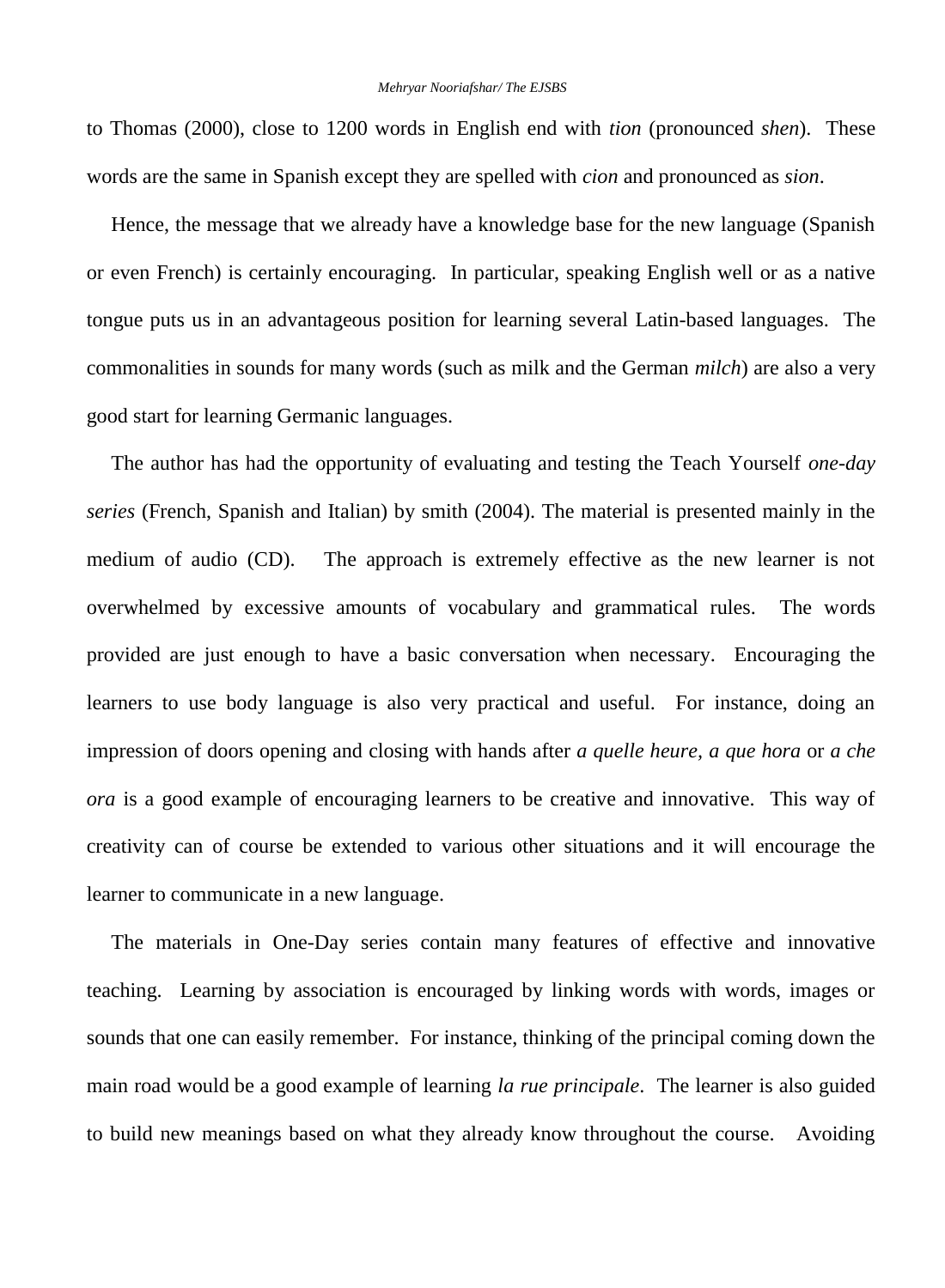long sentences and large amounts of vocabulary to learn and remember is also effective and appropriate for beginners.

The following section presents approaches to language learning using the latest and emerging technologies, concepts and ideas.

## **5. Main Findings – The Latest Technologies in Learning Languages**

Using multimedia system, learners are able to learn a foreign word or phrase by seeing how it is written, how it sound sounds and what object or situation it refers to. For instance, if they wish to learn how to say "Where is the taxi station please" in Spanish, they can read the phrase and listen to its recording. Obviously they can repeat the phrase too if they wish. There is no doubt that this way of learning is far more effective than the old-fashioned text only approach. Research findings have shown that students prefer and benefit from visually rich methods of teaching. For details see Nooriafshar et al (2004); and Nooriafshar and Todhunter (2004).

The UTalk apps series on languages, originally known as EuroTalk*interactive* (2002), are iPhone/iPad multimedia learning applications, which approach language learning by association. This is achieved by presenting an image on the computer screen and at the same time pronouncing the word/phrase with it its text on the computer screen. Therefore, an effective blend of three kinds of media (visual, audio and text) is presented to the learner. The use of appropriate and at the same time entertaining images is a very powerful way of tapping into our right-brain, which according to Buzan (2002) is responsible for more creative activities such as comprehending rhythm, colour and space. He also believes that relying on our left-brain functions limits us to only 50% of our brain.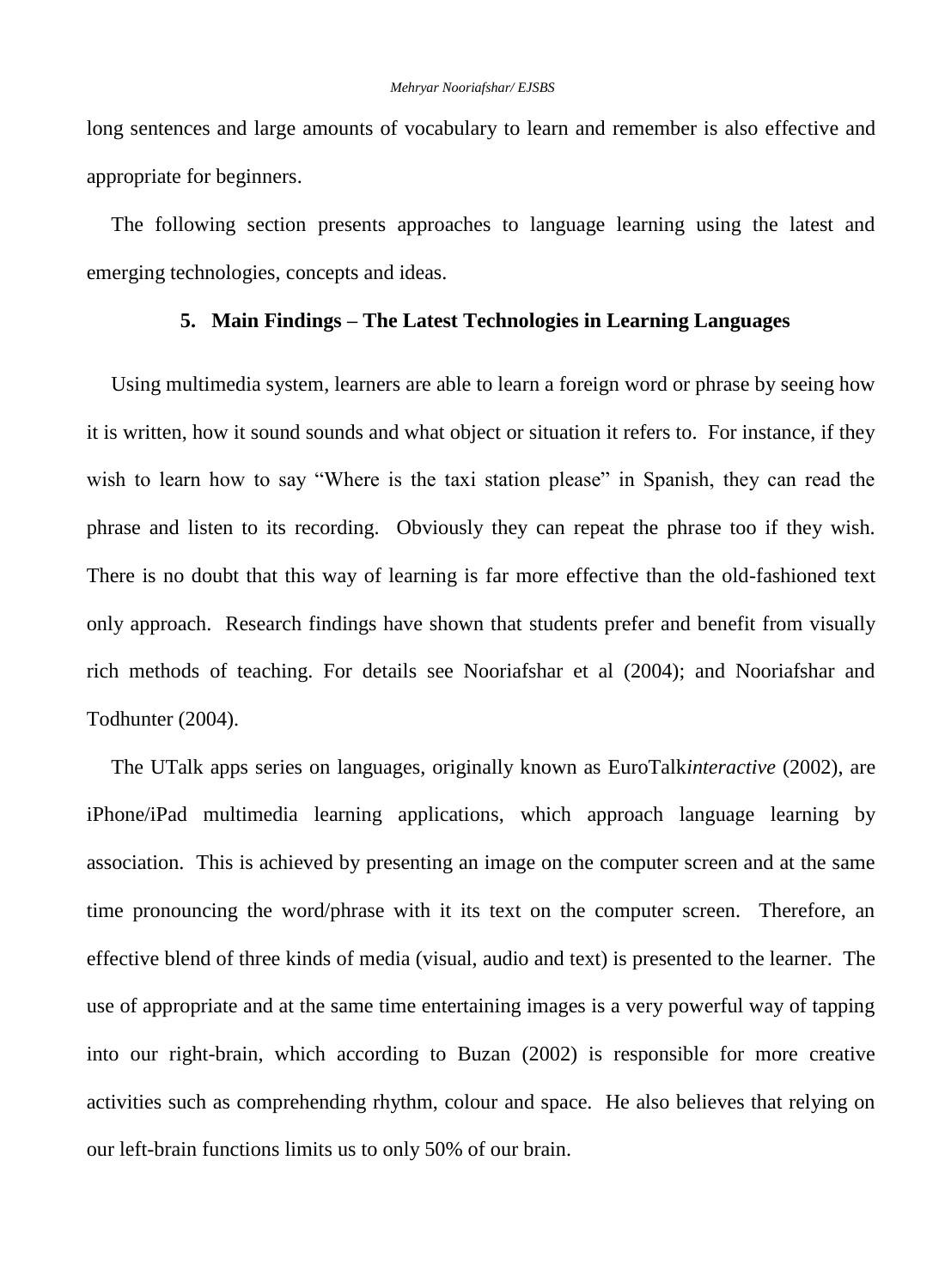The learning approach relies on text, sound and images, For instance, an image is associated with the phrase *Je ne sens pas bien* (I do not feel well). So in the future, when we experience a situation like the one depicted by the image, we will be prompted to remember the phrase, which we associate it. This experience is, in some ways, very similar to the hot surface and the child hearing the word *hot*. Similarly, a descriptive image is associated with *Dèsolè* (In French: sorry)

As suggested by Gruneberg (1994) the Learning by Association approach has been in existence since the ancient times. The ancient Greeks regarded this method an efficient way of learning and remembering by utilising a memory handle.

Gruneberg (2002) approaches language learning in a similar manner. However, the images become virtual rather than actual. In other words, the learner is instructed to use their mind's eye to visualize for 10 seconds an image related to the segment. For example, in order to learn the word *valise* (suitcase in French), the learner is asked to visualize the image of suitcases, which are strewn all over the valleys. This is probably more than just the use of the mind's eye as the "mind's ear" is also encouraged to associate the sounding (pronunciation) of the word valise with valeez (valleys).

Some of the other interesting examples presented by Gruneberg are:

 Imagine that you are looking at a plate (in French: *assiette*) and saying to yourself *Isee-it.*

 Imagine that you are going through the customs (in French: *douane*) and counting *the-one, the- two and the-three.*

As in the EuroTalk examples, we can easily refer to these visualizations in our mind and be prompted to recall the words. Although these ideas can be taught and practiced in a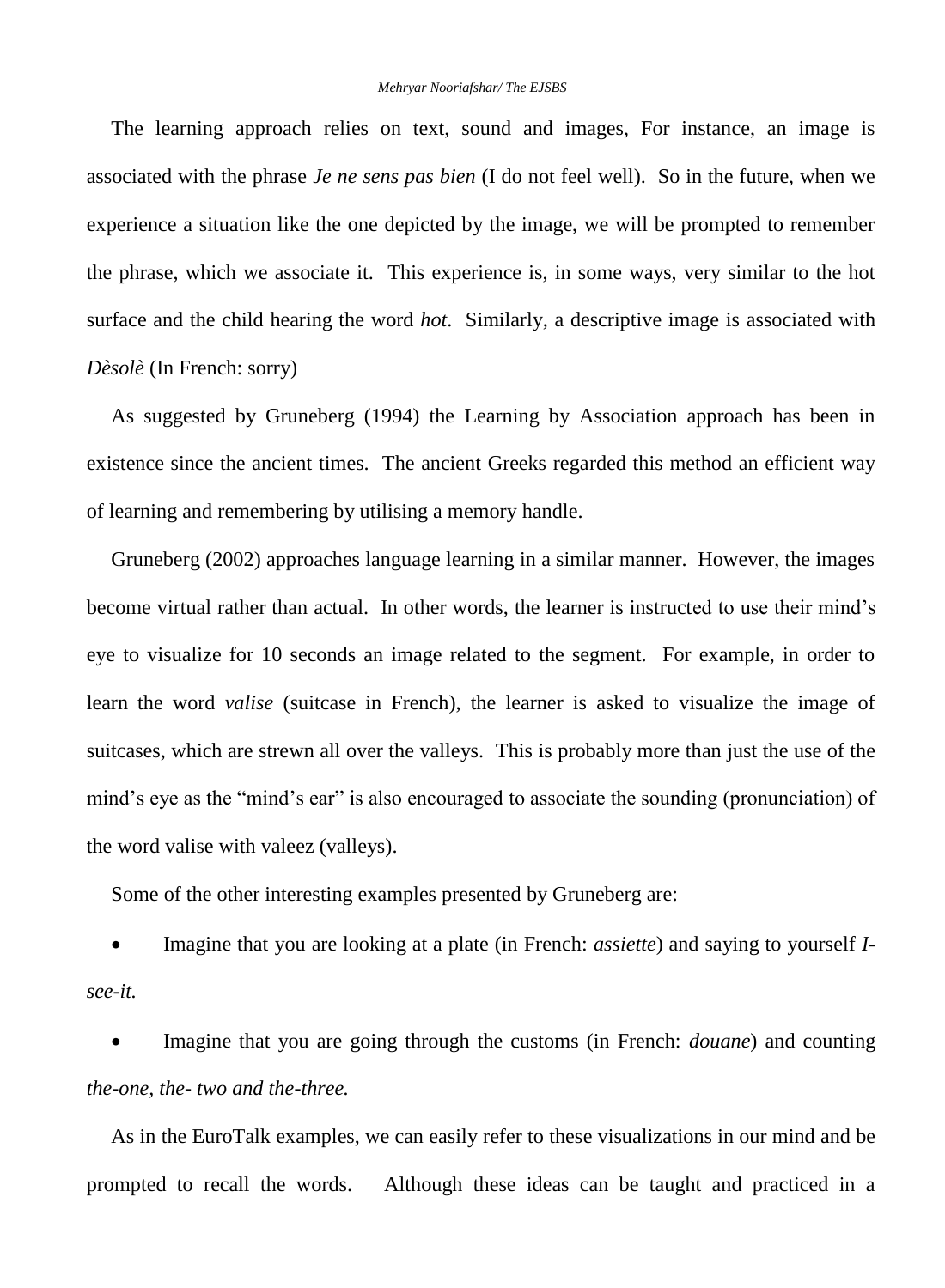classroom from a book, the technology has made the delivery of them of more efficient and readily accessible.

It might have sounded far-fetched or a technological prediction if a few years ago, we had claimed that one-day we would be able to convert our language or dialect to any language or dialect via a machine.

The introductions of Apple's ios5 in 2011 and the latest hardware and software available on iPhone 4s and higher, have certainly added another dimension to learning. We can mention Apple iPhone's intelligent personal assistant SIRI as a specific example of innovation which can have amazing potential uses in education. This system has been introduced and promoted as an intelligent personal assistant which allows the user to set alarms, organize meetings, search the web and display the emails. Its, very applications can certainly go beyond those features. It can enable the user to hold an almost meaningful dialogue (not just commands) with the system. The developers are continuously enhancing the abilities and performance of the system. Hence, having conversation with an "intelligent" and knowledgeable machine is not a science fiction any longer. The system has a great potential for a variety uses including education.

The author has experimented with SIRI for language learning purposes by switching the language option of SIRI from English to French and German. The author, as an experiment, tried pronouncing "Que pouvez-vous faire pour moi" (What can you do for me). It was a pleasant surprise when the system responded by displaying all possible options in French. The author then asked, in French, "What is the temperature in Paris" (Quelle est la température à Paris en ce moment)? The system responded in French what exactly the temperature was for that time in Paris.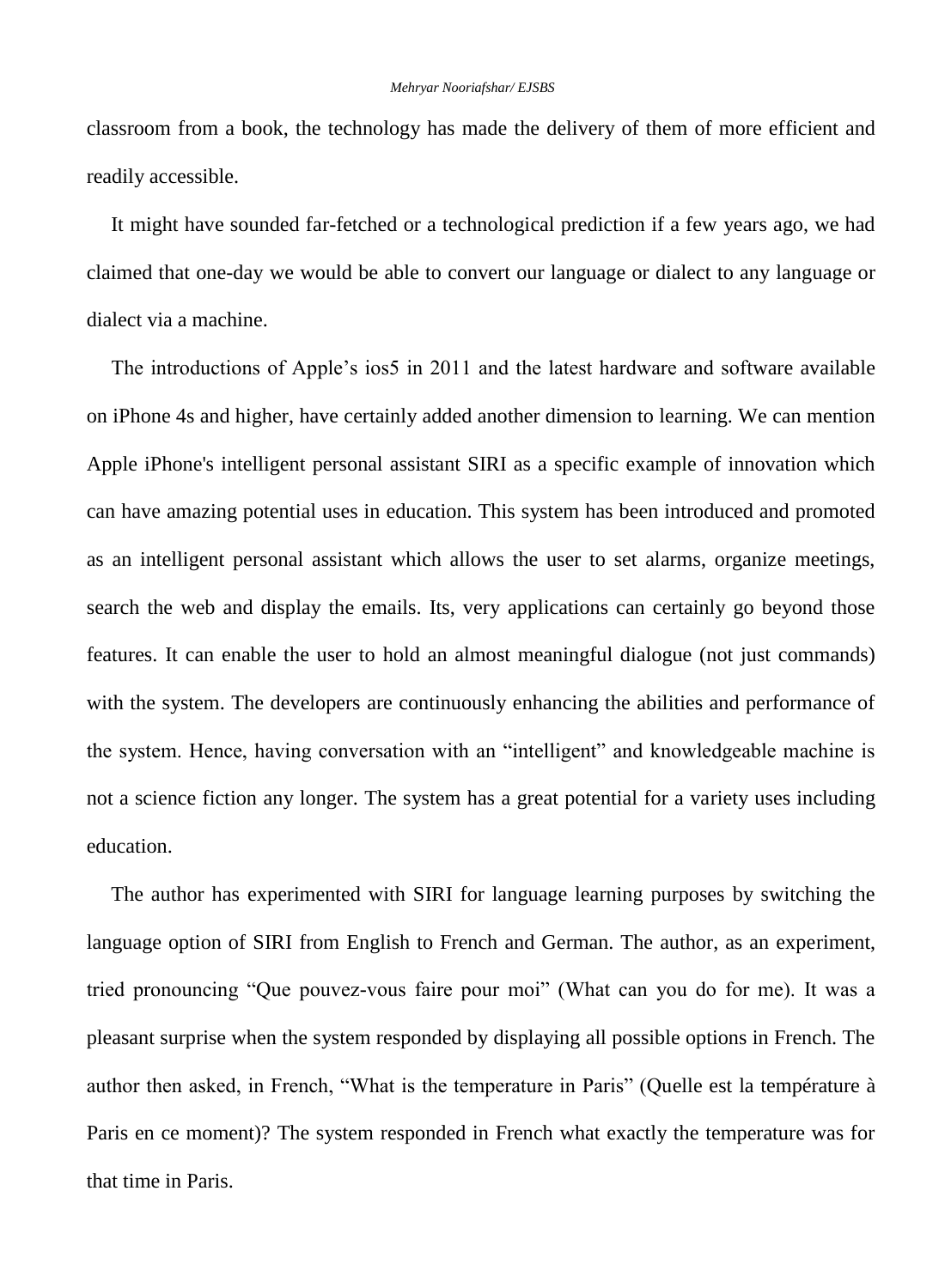After a few more attempts, it was realised that the system could only comprehend the exact pronunciation as by the native speakers of French. This was in fact a positive challenge. It forced the author to try and experiment with different ways of pronouncing certain words. For instance the inflections were altered. After several attempts, the system could understand many words and phrases uttered by the author. The author has also tested and tried the Japanese option of SIRI. It was very encouraging to note that it understood and responded to questions such "kyo wa tenki wa do desu ka" (Today, how is the weather) by talking back and displaying both text and charts. This kind of conversation can be a very effective way of pactising conversation and pronunciation.

The advantage of all this is that the system responds to the question or statement. A relevant response by the system is, perhaps, the best instant reward which provides a satisfying sense of achievement for the learner. Hence, one can establish a limited but quite natural conversation with the system. The experiment with German was also very similar. It should be noted that the future for the educational applications of this kind of technology is certainly very promising.

Another very promising technology for language learning is the SmartPen by LiveScribe. These pens can record text and audio simultaneously and associate what is written by the pen with the relevant audio. The paper used for this pen appears just like a normal sheet of paper but a closer look reveals tiny dots on it. These dots are used in identifying the locations of the text/drawings. Hence, in the playback mode, the user can touch a piece of text or drawing and hear the audio associated with it. The pen can, potentially, used for various educational purposes. The author has been experimenting and using the pen for learning/improving French, German and Japanese over the past two years. The results have been very satisfying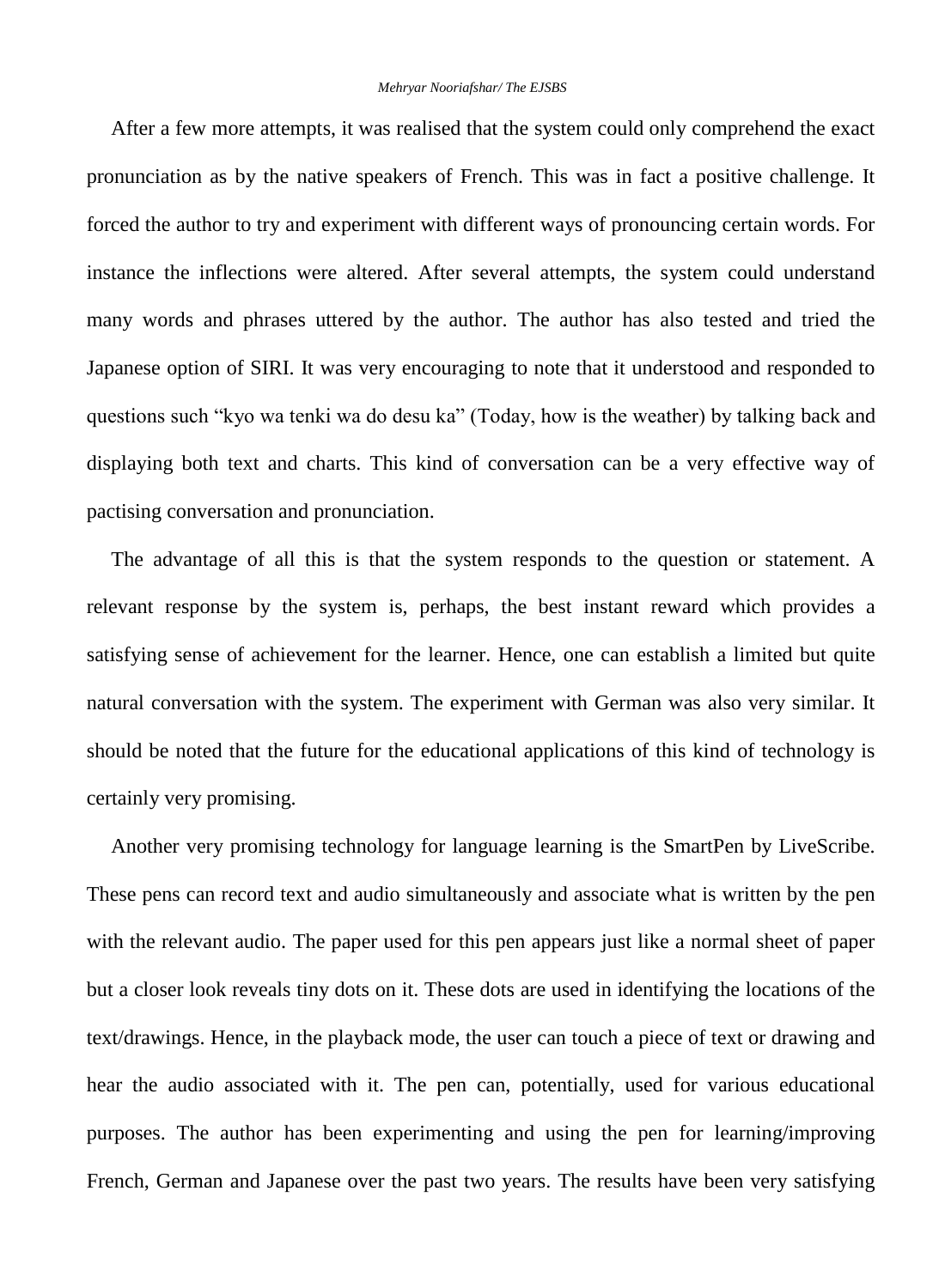#### *Mehryar Nooriafshar/ EJSBS*

as a method of marrying traditional ways with the latest technology has been established. Using this method, the author, writes the vocabulary or phrase in the target language and then associates an audio of the correct pronunciation and the meaning (in English) with it. Descriptive images, are sometimes, include too. Hence, in the review mode, the author sees the word in the target language and listens to its pronunciation and meaning. This way of learning incorporates the visual, audio, text and kinaesthetic modes of learning. It also allows learning by association to be a part the process.

Other technologies such as Virtual Reality (VR) will allow the learners to be a part of the learning materials and play a key role in the learning process.

Although the term Virtual Reality (VR) is used for different purposes, the original concept refers to *immersive virtual reality*. The general concept of immersive virtual reality was developed back in the late 80s. In immersive virtual reality, participants interact with a world completely generated by computer which is a virtual replica of the actual subject.

As suggested by Beier (2004), one of the main characteristics of immersive virtual reality is that the environment is a full scale replica of the real world and it relates to human size. Hence, the participants get the feeling as if they are interacting with the real environment or subject.

Let us investigate how a VR multimedia can be implemented and used in language education. The learners will be provided with VR goggles, gloves and shoes. The gloves and shoes can be in the form of micro-sensors placed in appropriate body parts for input/output and interaction purposes. After wearing and attaching the goggles and the sensors, the learners will visualise, feel and hear themselves in an actual location. For instance, they can, virtually, be in front of the *Plaza de toros* in Madrid. They can physically (in a virtual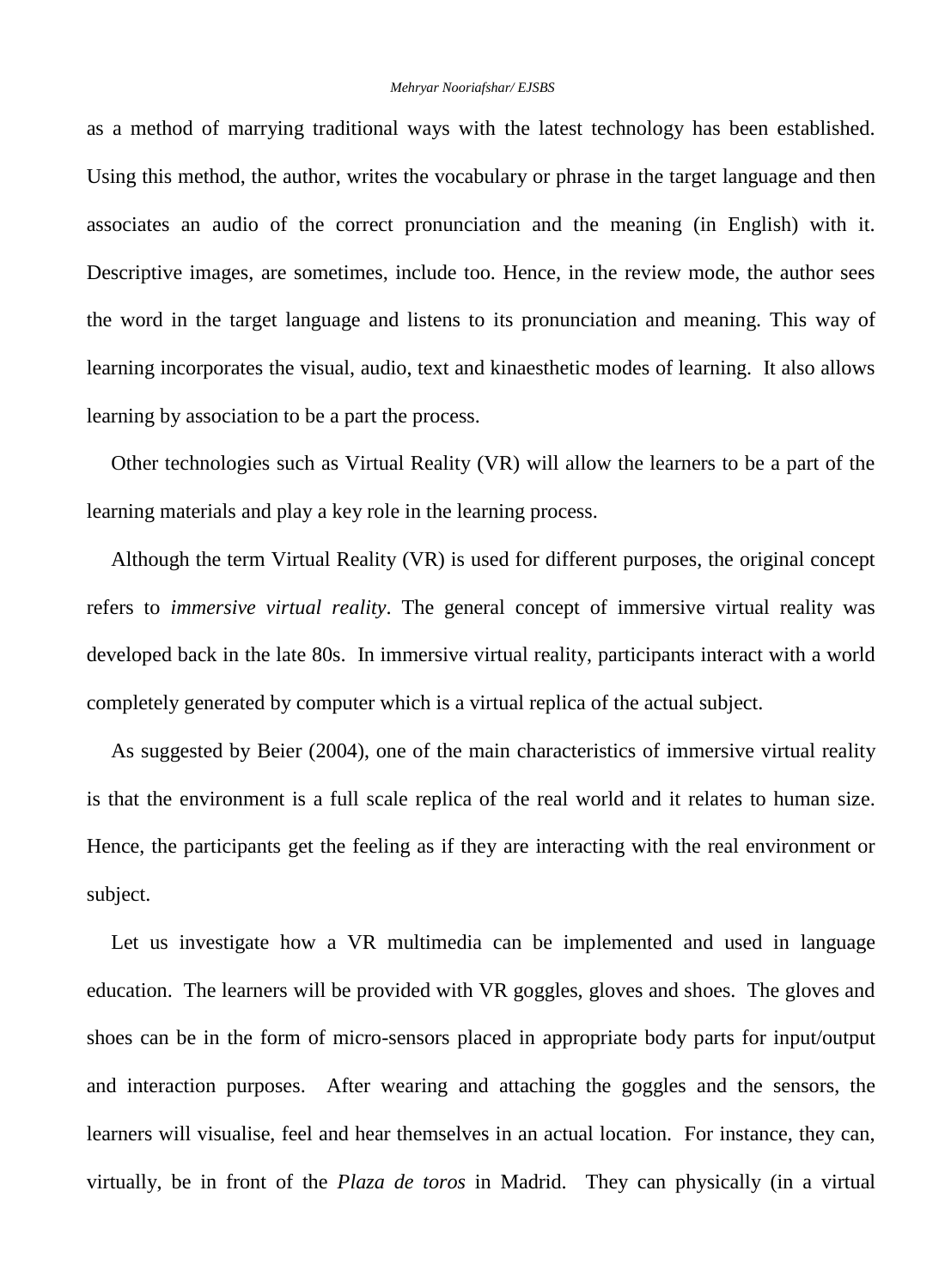manner) approach a virtual local and virtually ask by moving their hands and arms and their usual facial expression (smile, worried and desperate) *Dónde está la Stacion de taxis por favor?* The local pedestrian will smile back in recognition and encourage a foreigner trying to speak their language and point to the right corner. This scenario can be extended into a see, hear, touch and walk adventure too. Imagine entering a virtual shop and virtually touching and picking an object and asking *Cuánto cuesta* (How much)?

It is noteworthy to mention that the technology involved and required for the VR educational multimedia approach as described above is not an impossibility in an almost nearfuture. Although it is not possible to set up the above-mentioned experiment right now, it is reasonable to predict superior results as several senses will be utilised. We know that for thousands of years, human beings have acquired and processed information using a number of different senses. Hence, the use of different senses for information collection, analysis and remembering is something, which our brain can relate to very well. The introduction of Google Glass (Late 2013) is certainly a "giant step" towards realizing this scenario. Google Glass, to a large extent, can achieve the realisation of the above experiment. Maybe, one day everyone can choose to talk to each other in their "mother tongue" without too much effort.

#### 6. **Conclusions**

It was demonstrated that there is close relationship between language and culture. To hence, to fully understand the cultural ways of a society one needs to be familiar the language too. This familiarity will certainly help to have better opportunities of connecting with the hosts.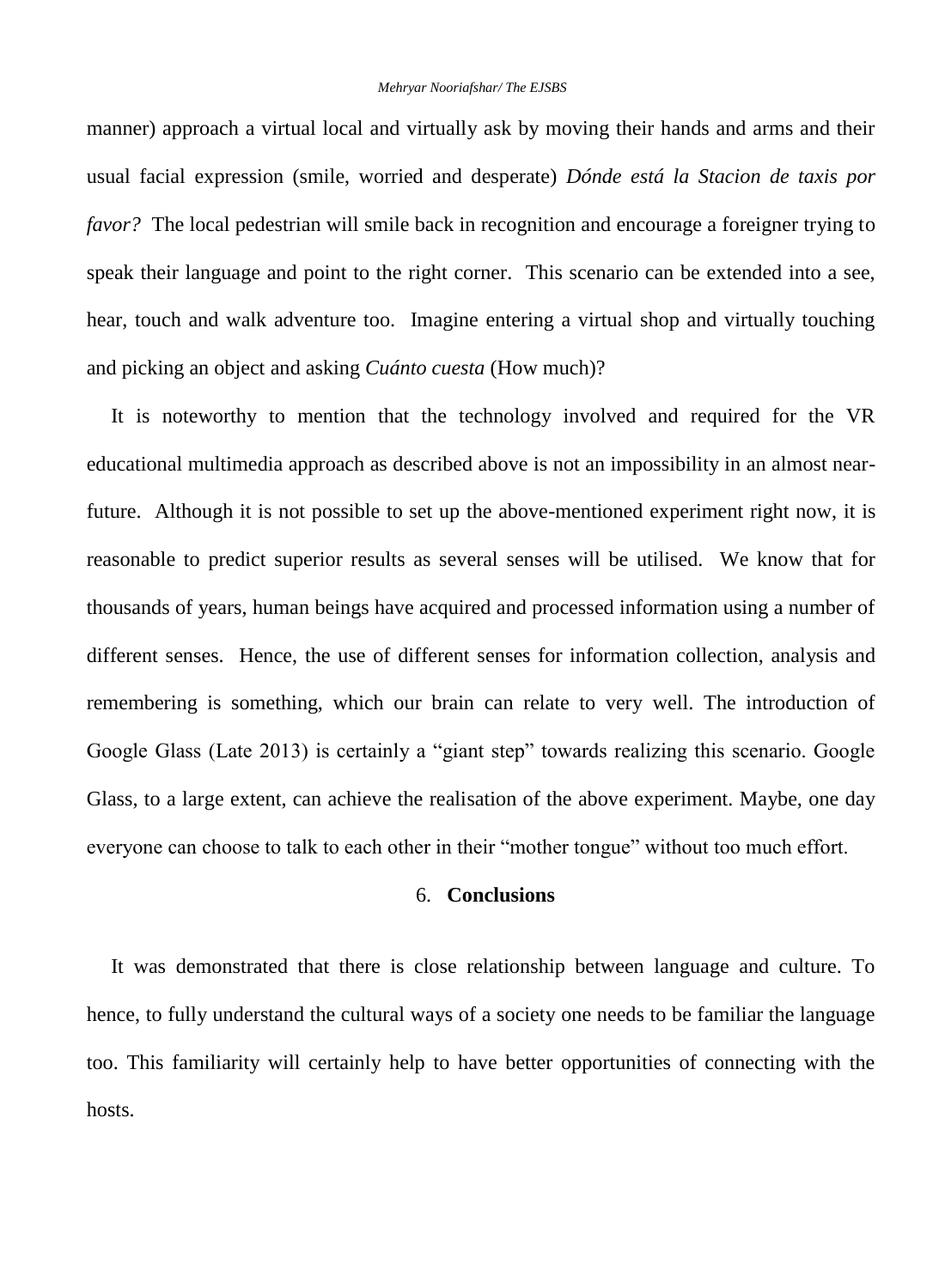It was demonstrated how we can move away from the sequential learning and adopt more creative methods. Innovative methods such as learning by association and having the opportunity to use the right brain through visually rich multimedia systems were found to be effective.

The adoption of the latest technologies in learning languages was discussed. Examples of the new approaches were provided. As a result, learning a new language can be approached in a more natural manner just like a child with his/her native tongue.

### **7. References**

Aristotle, *De Anima (On the Soul)*, Penguin Classics, 1986.

Buzan T. (2002), *How to Mind Map,* Thorsons, London.

EuroTalk*interactive* (2002), *Talk Now – French*.

Fuller G.E. (1987), *How to Learn a Foreign Language,* Storm King Press, WA, USA.

Gilhooly H. (2010). Speak Japanese with Confidence. Teach Yourself, Amazon.com.

Fujimura, S. (2011). The Samurai Ethics: A Paradigm for Corporate Behavior. Kennedy School Review, 11212-215.

Hofstede, G. 1980 Culture's Consequences, Beverly Hills, CA: Sage

Hofstede, G. 1993 Cultural constraints in management theories, Academy of Management Executive, 7, 81 – 94.

Gruneberg M. (2002), *French by Association,* Passport Books, Illinois, USA.

Gruneberg M. (2002), *Instant Recall French Vocabulary,* McGraw-Hill.

Gruneberg M. (2002), *Instant Recall Spanish Vocabulary,* McGraw-Hill. Nooriafshar M. and Todhunter B. (2004), "Designing a Web Enhanced Multimedia Learning Environment (WEMLE) for Project Management ", *Journal of Interactive Learning Research (JILR),* (2004) **15**(1), 33-41*.*